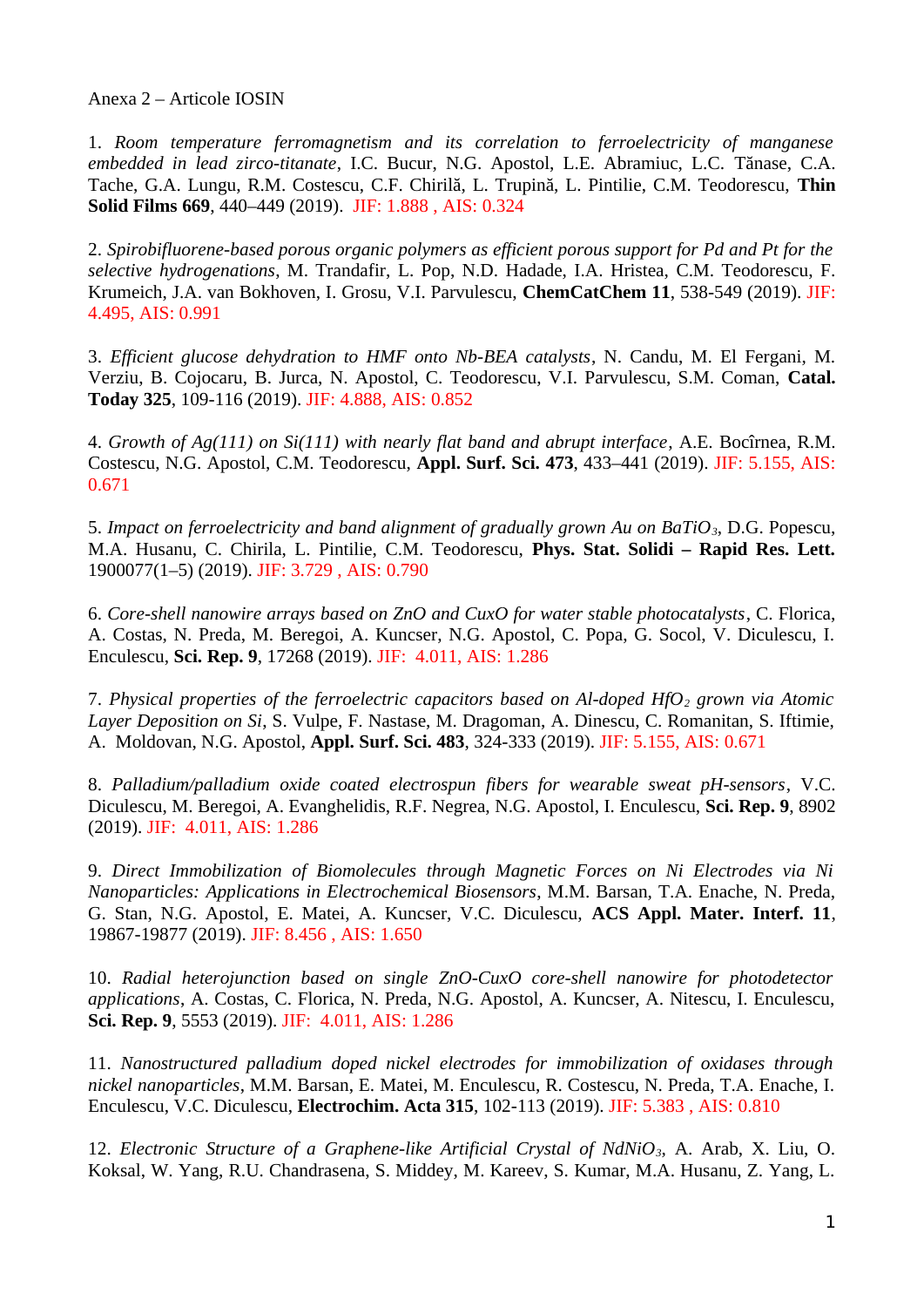Gu, V.N. Strocov, T.L. Lee, J. Minar, R. Pentcheva, J. Chakhalian, A.X. Gray, **Nano Lett. 19**, 8311-8317 (2019). JIF: 12.279 , AIS: 4.018

13. *Electronic phase separation at LaAlO<sub>2</sub>*/SrTiO<sub>3</sub> *interfaces tunable by oxygen deficiency, V.N.* Strocov, A. Chikina, M. Caputo, M.A. Husanu, F. Bisti, D. Bracher, T. Schmitt, F.M. Granozio, C.A.F. Vaz, F. Lechermann, **Phys. Rev. Materials 3**, 106001 (2019). JIF: 2.926 , AIS: 1.022

14. *k-resolved electronic structure of buried heterostructure and impurity systems by soft-X-ray ARPES*, V.N. Strocov, L.L. Lev, M. Kobayashi, C. Cancellieri, M.A. Husanu, A. Chikina, N.B.M. Schroter, X. Wang, J.A. Krieger, Z. Salman, **J. Electr. Spectrosc. Relat. Phenom. 236**, 1-8 (2019). JIF: 1.343 , AIS: 0.544

15. *Probing single-unit-cell resolved electronic structure modulations in oxide superlattices with standing-wave photoemission*, W. Yang, R.U. Chandrasena, M. Gu, R.M.S. dos Reis, E.J. Moon, A. Arab, M.A. Husanu, S. Nemsak, E.M. Gullikson, J. Ciston, V.N. Strocov, J.M. Rondinelli, S.J. May, A.X. Gray, **Phys. Rev. B 100**, 125119 (2019). JIF: 3.736 , AIS: 1.089

16. *Do topology and ferromagnetism cooperate at the EuS/Bi2Se3 interface?*, J.A. Krieger, Y. Ou, M. Caputo, A. Chikina, M. Dobeli, M.A. Husanu, I. Keren, T. Prokscha, A. Suter, C.Z. Chang, J.S. Moodera, V.N. Strocov, Z. Salman, **Phys. Rev. B 99**, 064423 (2019). JIF: 3.736 , AIS:1.089

17. *Orthorhombic HfO2 with embedded Ge nanoparticles in nonvolatile memories used for the detection of ionizing radiation*, C. Palade, A. Slav, A.M. Lepadatu, I. Stavarache, I. Dascalescu, A.V. Maraloiu, C. Negrila, C. Logofatu, T. Stoica, V.S. Teodorescu, M.L. Ciurea, S. Lazanu, **Nanotechnology 30**, 445501 (2019). JIF: 3.399, AIS: 0.744

18. *Photoluminescence and thermoluminescence properties of the Sr3Al2O6:Eu3+/Eu2+,Tb3+ persistent phosphor*, D. Gingasu, I. Mindru, A. Ianculescu, S. Preda, C. Negrila, M. Secu, **J. Luminescence 214**, 116540 (2019). JIF: 2.961 , AIS: 0.421

19. *CuxCeMgAlO mixed oxide catalysts derived from multicationic LDH precursors for methane total oxidation*, H.M.S. Al-Aani, E. Iro, P. Chirra, I. Fechete, M. Badea, C. Negrila, I. Popescu, M. Olea, I.C. Marcu, **Appl. Catalysis A-General 586**, 117215 (2019). JIF: 4.630, AIS: 0.770

20. *Photoluminescence and structural properties of the nitrogen doped TiO2 and the influence of SiO2 and Ag nanoparticles*, A. Nila, M. Baibarac, A. Udrescu, I. Smaranda, A. Mateescu, G. Mateescu, P. Mereuta, C.C. Negrila, **J. Phys. – Cond. Matt. 31**, 375201 (2019). JIF: 2.711, AIS: 0.846

21. *Rapid thermal annealing for high-quality ITO thin films deposited by radio-frequency magnetron sputtering*, P. Prepelita, I. Stavarache, D. Craciun, F. Garoi, C. Negrila, B.G Sbarcea, V. Craciun, **Beilstein J. Nanotechnol. 10**,1511-1522 (2019). JIF: 2.269 , AIS: 0.633

22. *Gd3+ co-doping influence on the morphological, up-conversion luminescence and magnetic properties of LiYF4:Yb3+/Er3+ nanocrystals*, C.E. Secu, C. Bartha, E. Matei, C. Negrila, A. Crisan, M. Secu, **J. Phys. Chem. Solids 130**, 236-241 (2019). JIF: 2.752, AIS: 0.385

23. *Effect of dilute doping and non-equilibrium synthesis on the structural, luminescent and magnetic properties of nanocrystalline Zn1-xNixO (x=0.0025-0.03)*, V. Mihalache, C. Negrila, V. Bercu, M. Secu, E. Vasile, G.E. Stan, **Mater. Res. Bull. 115**,37-48 (2019). JIF: 3.355 , AIS: 0.412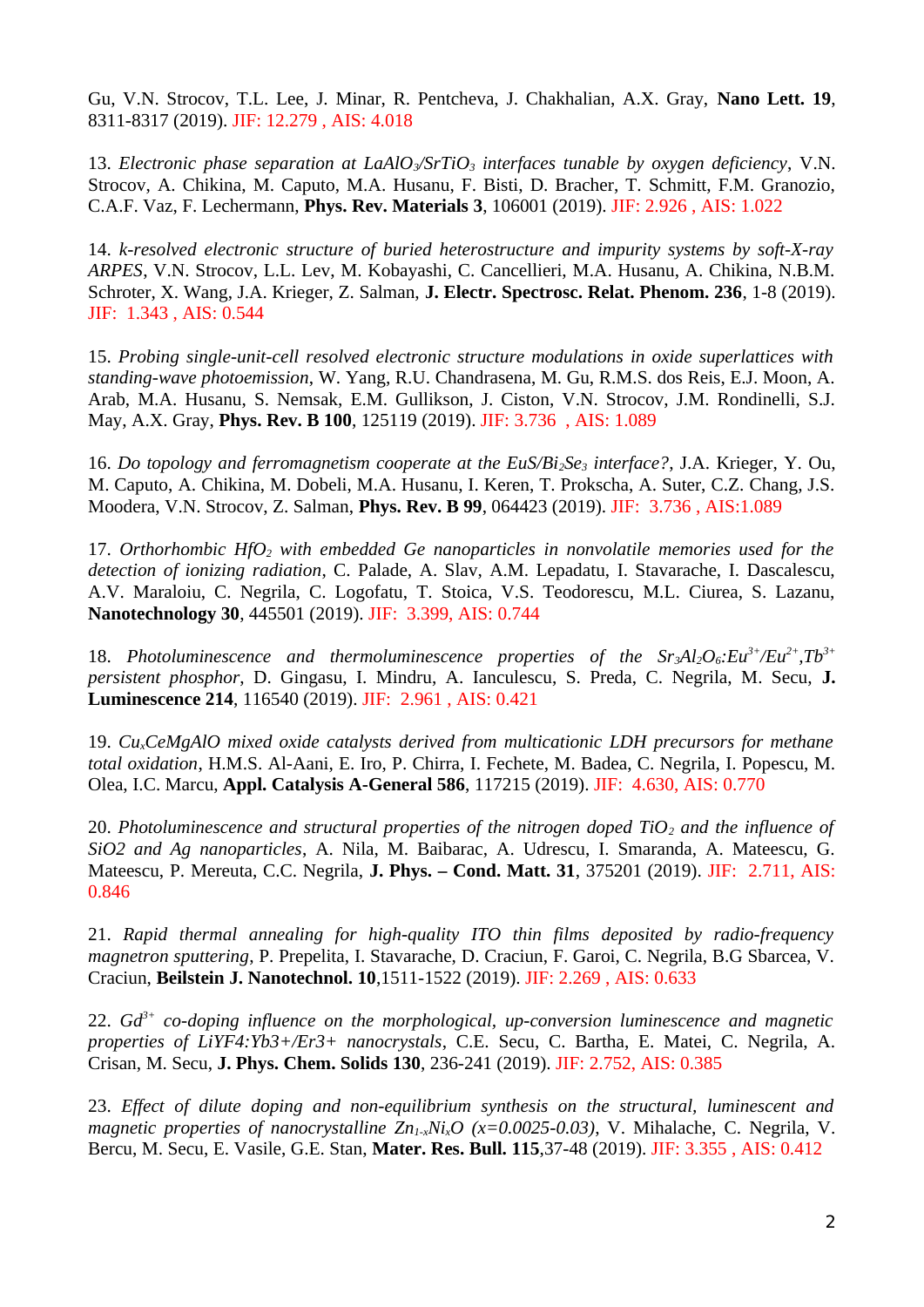24. *The influence of the nanocrystals size and surface on the Yb/Er doped LaF3 luminescence properties*, C.E. Secu, E. Matei, C. Negrila, M. Secu, **J. Alloys Compds. 791**, 1098-1104 (2019). JIF: 4.175 , AIS: 0.602

25. *Charge separation and ROS generation on tubular sodium titanates exposed to simulated solar light*, S. Preda, C. Anastasescu, I. Balint, P. Umek, M. Sluban, C.C. Negrila, D.G. Angelescu, V. Bratan, A. Rusu, M. Zaharescu, **Appl. Surf. Sci. 470**, 1053-1063 (2019). JIF: 5.155, AIS: 0.671

26. *Particularities of trichloroethylene photocatalytic degradation over crystalline RbLaTa2O<sup>7</sup> nanowire bundles grown by solid-state synthesis route*, M. Raciulete, F. Papa, D. Kawamoto, C. Munteanu, D.C. Culita, C. Negrila, I. Atkinson, V. Bratan, J. Pandele-Cusu, I. Balint, **J. Environ. Chem. Eng. 7**, 102789 (2019). JIF: 4.020 (estimated)

27. *TiO2/Fe2O3 photoanodes for solar water oxidation prepared via electrodeposition of amorphous precursors*, E. Vasile, M. Sima, A. Sima, C. Logofatu, **Mater. Res. Bull. 121**, 110623 (2020). JIF: 3.355 , AIS: 0.412

28. *Enhancement of the supercapacitive properties of laser deposited graphene-based electrodes through carbon nanotube loading and nitrogen doping*, A.P. del Pino, M. Rodriguez Lopez, M.A. Ramadan, P. Garcia Lebiere, C. Logofatu, I. Martinez-Rovira, I. Yousef, E. Gyorgy, **Phys. Chem. Chem. Phys. 21**, 25175-25186 (2019). JIF: 3.567, AIS: 0.942

29. *Graphitic carbon nitride based photoanodes prepared by spray coating method*, M. Sima, E. Vasile, A. Sima, N. Preda, C. Logofatu, **Internatl. J. Hydrogen Energy 44**, 24430-24440 (2019). JIF: 4.082, AIS: 0.581

30. *Mineralization-Inspired Synthesis of Magnetic Zeolitic Imidazole Framework Composites*, A. Terzopoulou, M. Hoop, X.Z. Chen, A.M. Hirt, M. Charilaou, Y. Shen, F. Mushtaq, A.P. del Pino, C. Logofatu, L. Simonelli, A.J. de Mello, C.J. Doonan, J. Sort, B.J. Nelson, S. Pane, J. Puigmarti-Luis, **Angew. Chemie – Internatl. Ed. 58**, 13550-13555 (2019). JIF: 12.257, AIS: 3.243

31. *Fabrication of graphene-based electrochemical capacitors through reactive inverse matrix assisted pulsed laser evaporation*, A.P. del Pino, M.A. Ramadan, P.G. Lebiere, R. Ivan, C. Logofatu, I. Yousef, E. Gyorgy, **Appl. Surf. Sci. 484**, 245-256 (2019). JIF: 5.155, AIS: 0.671

32. *Ge nanoparticles in SiO2 for near infrared photodetectors with high performance*, I. Stavarache, V.S. Teodorescu, P. Prepelita, C. Logofatu, M.L. Ciurea, **Sci. Rep. 9**, 10286 (2019). JIF: 4.011, AIS: 1.286

33. *GeSn Nanocrystals in GeSnSiO2 by Magnetron Sputtering for Short-Wave Infrared Detection*, A. Slav, C. Palade, C. Logofatu, I. Dascalescu, A.M. Lepadatu, I. Stavarache, F. Comanescu, S. Iftimie, S. Antohe, S. Lazanu, V.S. Teodorescu, D. Buca, M.L. Ciurea, M. Braic, T. Stoica, **ACS Appl. Nano Materials 2**, 3626-3635 (2019). JIF: 7.5–10 (estimated)

34. *Laser-induced synthesis and photocatalytic properties of hybrid organic-inorganic composite layers*, R. Ivan, C. Popescu, A.P. del Pino, I. Yousef, C. Logofatu, E. Gyorgy, **J. Mater. Sci. 54**, 3927-3941 (2019). JIF: 3.442, AIS: 0.558

35. *Enhanced photoconductivity of SiGe nanocrystals in SiO2 driven by mild annealing*, M.T. Sultan, A. Manolescu, J.T. Gudmundsson, K. Torfason, G.A. Nemnes, I. Stavarache, C. Logofatu, V.S. Teodorescu, M.L. Ciurea, H.G. Svavarsson, **Appl. Surf. Sci. 469**, 870-878 (2019). JIF: 5.155, AIS: 0.671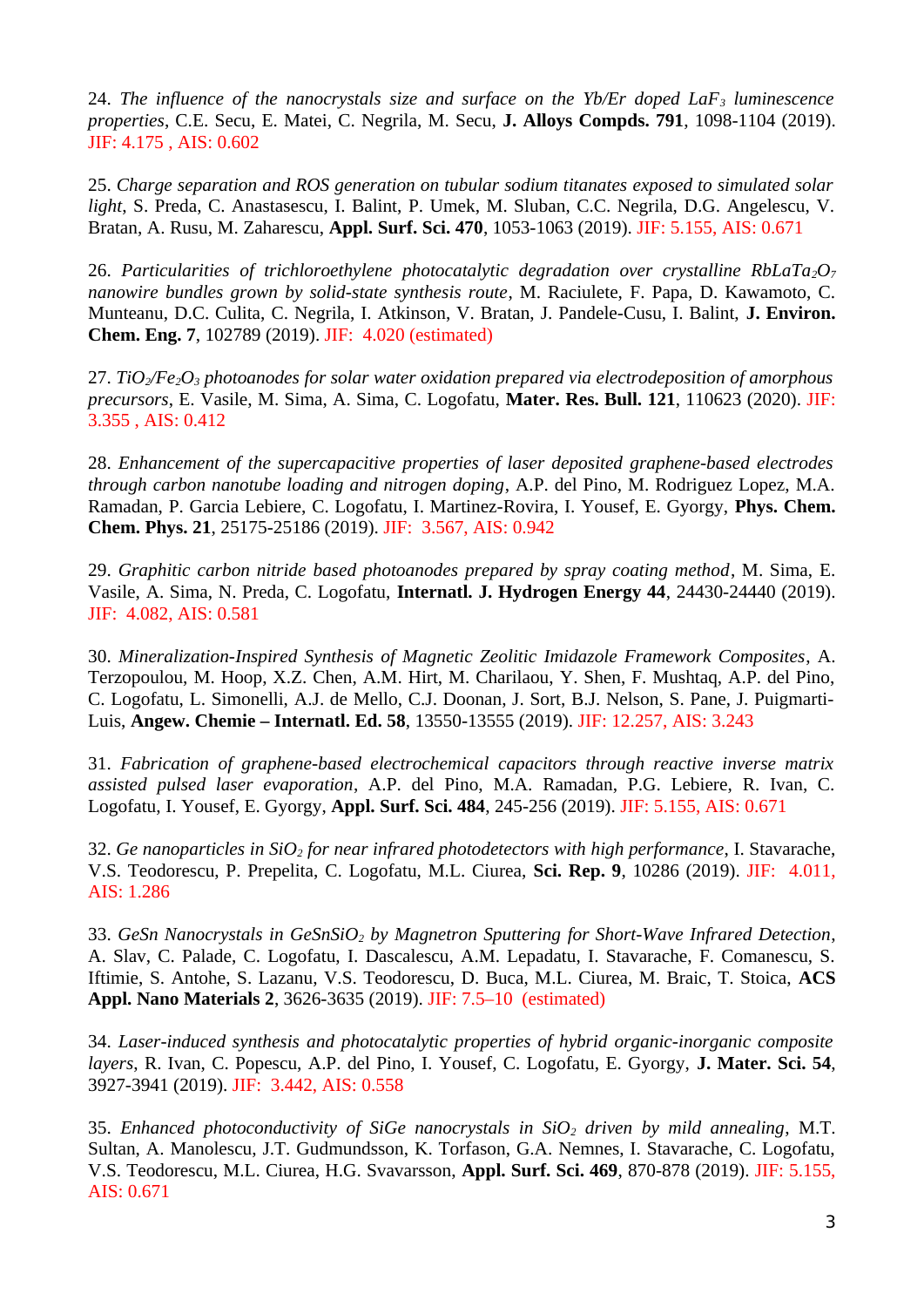36. *UV-vis light induced photocatalytic activity of TiO2/graphene oxide nanocomposite coatings*, A. Datcu, M.L. Mendoza, A.P. del Pino, C. Logofatu, C. Luculescu, E. Gyorgy, **Catal. Today 321**, 81- 86 (2019). JIF: 4.888, AIS: 0.852

37. *Tailoring sp<sup>2</sup> / sp<sup>3</sup> ratio in diamond-like carbon films via deposition parameters in a high voltage anodic vacuum plasma*, M. Badulescu, A. Anghel, C.C. Surdu-Bob, C. Logofatu, C. Luculescu, **Romanian Rep. Phys. 71**, 414 (2019). JIF: 1.940 , AIS: 0.296

38. *Bulk Versus Surface Modification of Alumina with Mn and Ce Based Oxides for CH4 Catalytic Combustion*, S. Neatu, M.M. Trandafir, A. Stanoiu, O.G. Florea, C.E. Simion, L.N. Leonat, C. Cobianu, M. Gheorghe, M. Florea, F. Neatu, **Materials 12**, 1771 (2019). JIF: 2.972, AIS: 0.608

39. *La0.75Sr0.25XO<sup>3</sup> (X = Fe, Mn or Cr) with coking tolerance for CH4/H2O reaction: effect of H2S on catalytic performance*, M. Florea, S. Somacescu, G. Postole, A. Urda, F. Neatu, S. Neatu, L. Massin, P. Gelin, **Catal. Sci.Technol. 9**, 2351-2366 (2019). JIF: 5.726, AIS: 1.131

40. *Next frontiers in cleaner synthesis: 3D printed graphene-supported CeZrLa mixed -oxide nanocatalyst for CO2 utilisation and direct propylene carbonate production*, V. Middelkoop, T. Slater, M. Florea, F. Neatu, S. Danaci, V. Onyenkeadi, K. Boonen, B. Saha, L.A. Baragau, S. Kellici, **J. Cleaner Prod. 214**, 606-614 (2019). JIF: 6.395 , AIS: 0.864

41. *Behavior of Molybdenum-Vanadium Mixed Oxides in Selective Oxidation and Disproportionation of Toluene*, G. Mitran, F. Neatu, O.D. Pavel, M.M. Trandafir, M. Florea, **Materials 12**, 748 (2019). JIF: 2.972, AIS: 0.608

42. *Bimodal mesoporous NiO/CeO2-delta-YSZ with enhanced carbon tolerance in catalytic partial oxidation of methane-Potential IT-SOFCs anode*, S. Somacescu, N. Cioatera, P. Osiceanu, J.M. Calderon-Moreno, C. Ghica, F. Neatu, M. Florea, **Appl. Catalysis B -Environmental 241**, 393-406 (2019). JIF: 14.229, AIS: 1.918

43. *Highly Efficient, Easily Recoverable, and Recyclable Re-SiO2-Fe3O4 Catalyst for the Fragmentation of Lignin*, M. Tudorache, C. Opris, B. Cojocaru, N.G. Apostol, A. Tirsoaga, S.M. Coman, V.I. Parvulescu, B. Duraki, F. Krumeich, J.A. Bokhoven, **ACS Sustain. Chem. Eng. 6**, 9606-9618 (2019). JIF: 6.970, AIS: 1.209

44. *[N‐Doped Defective Graphene from Biomass as Catalyst for CO](https://apps.webofknowledge.com/full_record.do?product=WOS&search_mode=GeneralSearch&qid=6&SID=E4ysMcKlZCAh3RQmvNB&page=2&doc=12&cacheurlFromRightClick=no)2 Hydrogenation to Methane*, B. Jurca, C. Bucur, A. Primo, P. Concepcion, V.I. Parvulescu, H. Garcia, **ChemCatChem 11**, 985-990 (2019). JIF: 4.495, AIS: 0.991

45. *CO2 methanation catalyzed by oriented MoS2 nanoplatelets supported on few layers graphene*, A. Primo, J. He, B. Jurca, B. Cojocaru, C. Bucur, V.I. Parvulescu, H. Garcia, **Appl. Catalysis B - Environmental 245**, 351-359 (2019). JIF: 14.229, AIS: 1.918

46. *Nitrogen-doped graphene as metal free basic catalyst for coupling reactions*, N. Candu, I. Man, A. Simion, B. Cojocaru, S.M. Coman, C. Bucur, A. Primo, H. Garcia, V.I. Parvulescu, **J. Catal. 376**, 238-247 (2019). JIF: 7.723 , AIS: 1.561

47. *The Influence of Heteroatom Dopants Nitrogen, Boron, Sulfur, and Phosphorus on Carbon Electrocatalysts for the Oxygen Reduction Reaction*, K. Preuss, A.M. Siwoniku, C. Bucur, M.M.Titirici, **ChemPlusChem 84**, 457-464 (2019). JIF: 3.441, AIS: 0.575